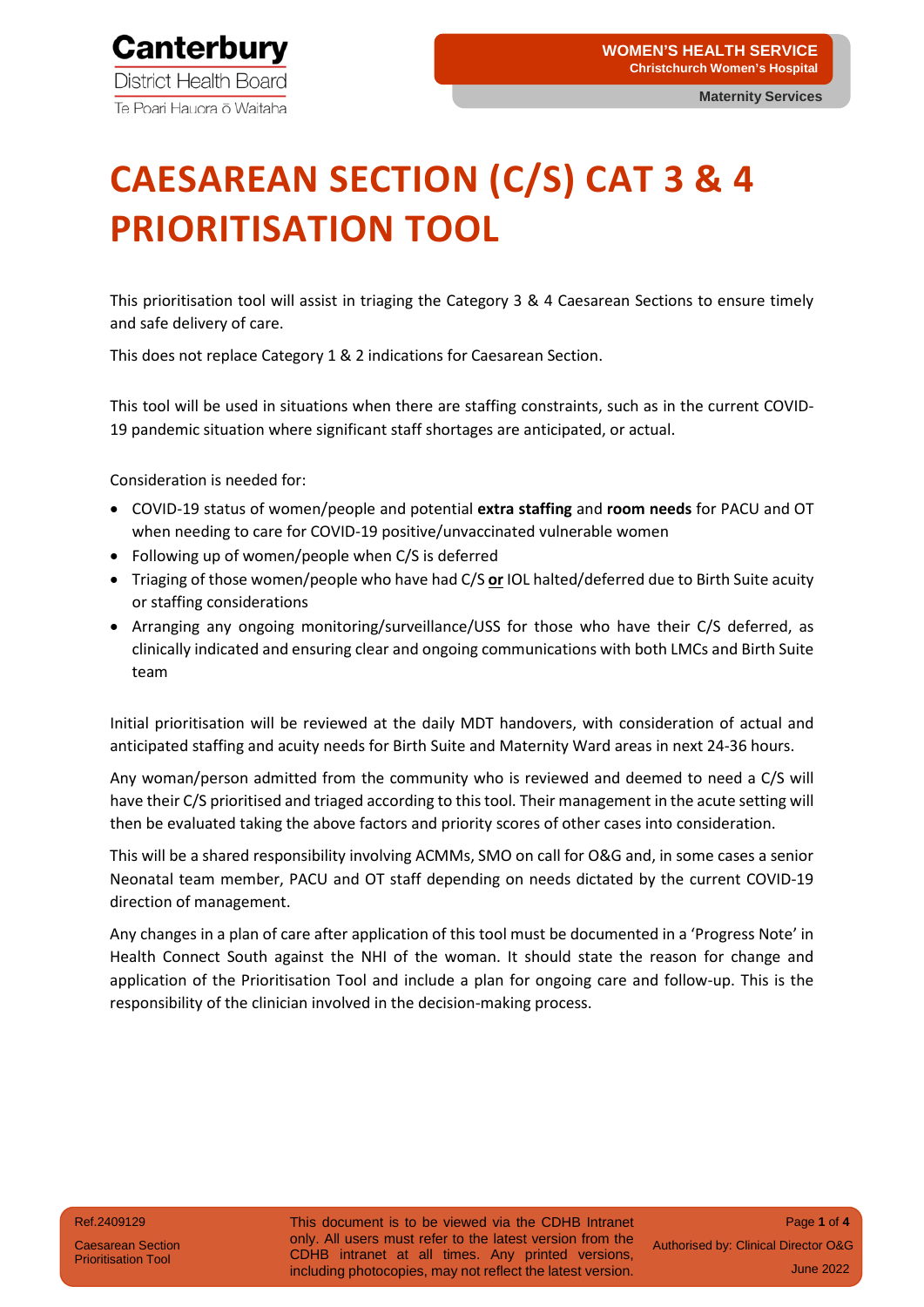## **Canterbury**

**District Health Board** Te Poari Hauora ō Waitaha

#### **PRIORITY 1**

To be scheduled within 24 hours (and as soon as practicable to do)

- IUGR / abnormal dopplers where fetal monitoring no longer appropriate and in agreement with NICU (including twins)
- Placenta Praevia Antepartum Haemorrhage, reasonable gestation (> 35 or 36/40) where delivery in day time hours safer than acute C/S in night
- SROM breech at term not in labour or in early labour
- Fulminating Pre-eclampsia / MgSO4 / HELLP syndrome

#### **PRIORITY 2**

To be scheduled in next 24-48 hours

- Failed IOL 2 rounds misoprostol / Foley catheter unable to ARM continue to monitor until C/S done
- Pre-eclampsia / Decreased FM / IUGR N dopplers not suitable for IOL (eg. previous C/S)
- SROM term booked for C/S not in labour no GBS

#### **PRIORITY 3**

Cat 4 C/S – To be scheduled to ensure delivery occurs before labour where labour poses a risk to mother or baby 38-39/40

- Placenta Praevia prioritise to 38/40
- Vasa Praevia prioritise to 36-37/40
- Placenta accrete prioritise to date that enables safe birth with Multidisciplinary team
- Any maternal medical condition where labour poses risk to mother or baby- cardiac, renal, previous surgical history (Crohns / colostomy, etc.)
- Type 1 DM with macrosomia / fetal compromise where IOL not suitable
- Type 2 DM macrosomia / fetal compromise where IOL not suitable
- Previous 2 or greater C/S
- Previous C/S complicated making labour a contraindication eg. classical C/S
- Previous  $4<sup>th</sup>$  degree tear
- Term breech / transverse / malpresentation

#### **PRIORITY 4**

Cat 4 booked  $C/S$  – to be scheduled when service able to facilitate – 39/40 and above

- Previous 1 C/S where VBAC not contraindicated
- Previous 3<sup>rd</sup> degree tear
- Any other C/S where waiting or labour not a medical risk to mother or baby (maternal request)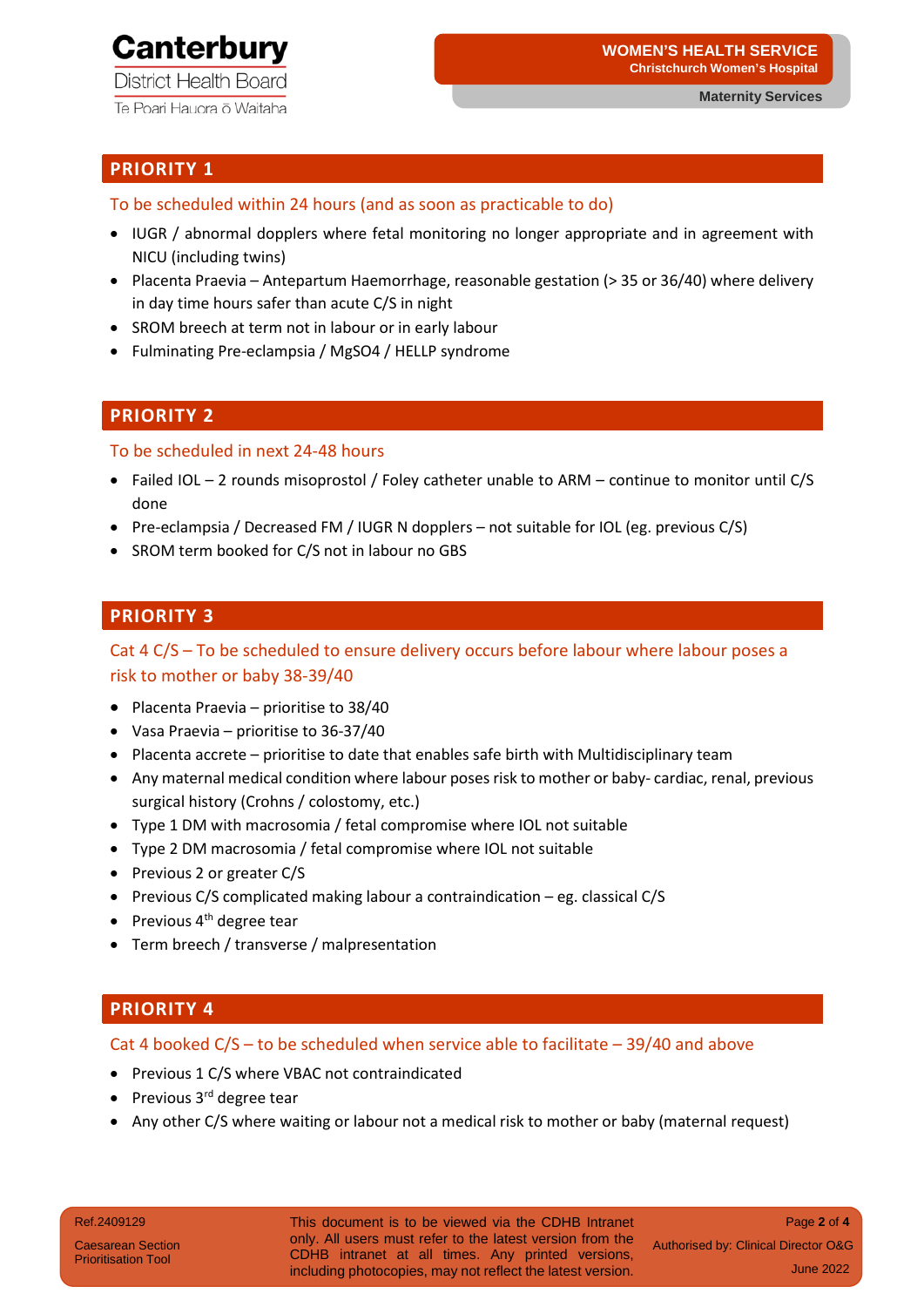### **Canterbury**

**District Health Board** Te Poari Hauora ō Waitaha

**Maternity Services**

| Priority 1 (P1)                                                                                                                                                     | Priority 2 (P2)                                                                                                  | Priority 3 (P3)                                                                                                                                                  | <b>Priority 4 (P4)</b>                                                                                    |
|---------------------------------------------------------------------------------------------------------------------------------------------------------------------|------------------------------------------------------------------------------------------------------------------|------------------------------------------------------------------------------------------------------------------------------------------------------------------|-----------------------------------------------------------------------------------------------------------|
| <b>Examples of</b><br><b>indications</b>                                                                                                                            | <b>Examples of</b><br><b>indications</b>                                                                         | <b>Examples of</b><br><b>indications</b>                                                                                                                         | <b>Examples of</b><br><b>indications</b>                                                                  |
| <b>IUGR</b> / abnormal<br>dopplers where fetal<br>monitoring no longer<br>appropriate and in<br>agreement with NICU<br>(including twins)                            | Failed IOL- 2 rounds<br>misoprostol / Foley<br>catheter unable to ARM<br>- continue to monitor<br>until C/S done | Placenta Praevia-<br>prioritise to 38/40                                                                                                                         | Previous C/S where<br><b>VBAC not</b><br>contraindicated                                                  |
| Placenta Praevia -<br>Ante-Partum<br>Haemorrhage,<br>reasonable gestation<br>(>35 or 36/40) where<br>delivery in day time<br>hours safer than acute<br>C/S in night | Pre-eclampsia /<br>Decreased FM / IUGR N<br>dopplers - not suitable<br>for IOL (eg. previous<br>C/S              | Vasa Praevia - prioritise<br>to 36-37/40                                                                                                                         | Previous 3rd degree tear                                                                                  |
| <b>SROM breech term not</b><br>in labour or in early<br>labour                                                                                                      | SROM term booked for<br>C/S not in labour no<br><b>GBS</b>                                                       | Placenta accreta                                                                                                                                                 | Any other C/S where<br>waiting or labour not a<br>medical risk to mother<br>or baby (maternal<br>request) |
| <b>Fulminating Pre-</b><br>eclampsia / MgSO4 /<br><b>HELLP</b> syndrome                                                                                             |                                                                                                                  | Any maternal medical<br>condition where labour<br>poses risk to mother or<br>baby- cardiac, renal,<br>previous surgical<br>history (Crohns /<br>colostomy, etc.) |                                                                                                           |
| SROM term booked for<br>C/S with GBS                                                                                                                                |                                                                                                                  | Type 1 & Type 2 DM<br>with macrosomia / fetal<br>compromise where IOL<br>not suitable                                                                            |                                                                                                           |
|                                                                                                                                                                     |                                                                                                                  | Previous 2 or greater<br>C/S                                                                                                                                     |                                                                                                           |
|                                                                                                                                                                     |                                                                                                                  | Previous C/S<br>complicated making<br>labour a<br>contraindication<br>$-$ eg. classical C/S                                                                      |                                                                                                           |
|                                                                                                                                                                     |                                                                                                                  | Previous 4 <sup>th</sup> degree tear                                                                                                                             |                                                                                                           |
|                                                                                                                                                                     |                                                                                                                  | Term breech /<br>transverse /<br>malpresentation                                                                                                                 |                                                                                                           |

Ref.2409129

Caesarean Section Prioritisation Tool

This document is to be viewed via the CDHB Intranet only. All users must refer to the latest version from the CDHB intranet at all times. Any printed versions, including photocopies, may not reflect the latest version.

Page **3** of **4** Authorised by: Clinical Director O&G June 2022